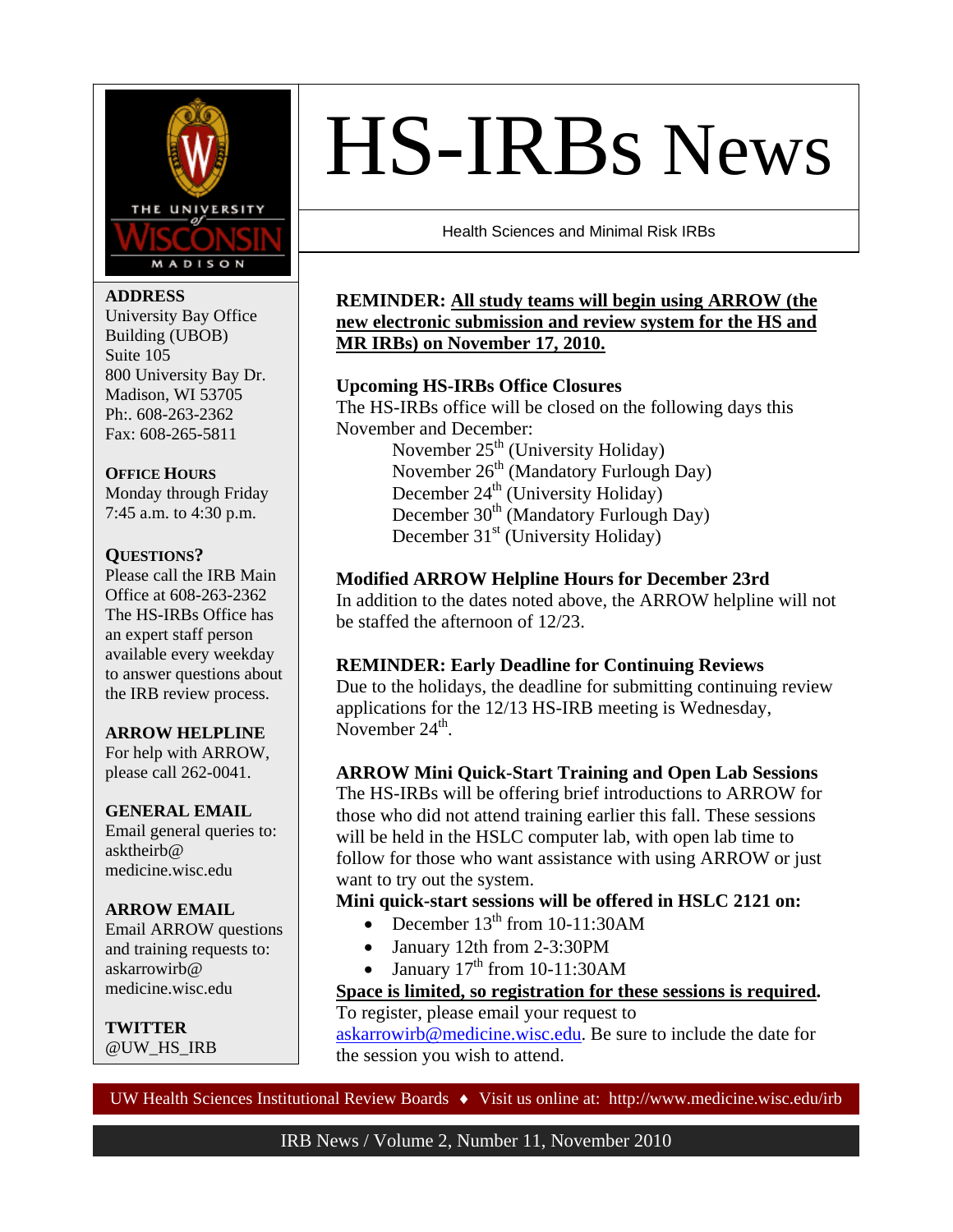# **UPDATE: UW-Madison HRPP Five Year Renewal Policy**

Important guidance about how the campus [Five Year Renewal policy](http://my.gradsch.wisc.edu/hrpp/10115.htm) will be implemented in conjunction with final rollout of ARROW has been posted to the HS-IRBs website. The guidance explains what studies will be affected by the five year renewal policy as well as how study teams will be informed about the need to submit a replacement study. For details, please review the [Five Year Renewal Policy and Replacement Studies in ARROW](http://www.grad.wisc.edu/research/hrpp/hsirbs/documents/Replacementstudyguidance.pdf) guidance posted on the Policies and Guidance page of the HS-IRBs website.

### **ARROW Small-Group Demonstrations Will Resume in 2011**

Research groups wanting a more detailed introduction to ARROW may request a small-group demonstration. **NOTE: No small-group demonstrations will be offered for the remainder of 2010. Slots for small-group demos will again be available in January 2011.** Requests for demonstrations should be emailed to askarrowirb@medicine.wisc.edu.

# **ARROW Tips**

- *Submit Legacy Applications 2 months prior to expiration of IRB approval* Study teams should allow additional time to prepare legacy applications and for the IRB to review these applications. The HS-IRBs Office will work to ensure that legacy applications are approved before IRB approval for a study expires. Legacy application submitted less than 1 month prior to expiration of IRB approval, however, will NOT be prioritized over legacy applications already received.
- *Changes of protocol must be submitted in paper until a study is approved in ARROW*  Until the first continuing review is approved for a legacy study in ARROW, continue to use the paper process for submitting changes of protocol and reportable events for that study. After continuing review is approved for a legacy study, all further actions for that study will be submitted through ARROW.

 *New ARROW FAQ: How to Complete Changes of Protocol*  The process for completing changes of protocol in ARROW is different from the process for completing change of protocol in paper. When preparing a new change in ARROW, please review the FAQ on [How to Complete Changes of Protocol](http://www.grad.wisc.edu/research/hrpp/hsirbs/arrow/documents/FAQsCPInstructions.pdf) for step by step instructions**.** 

### **Guidance on When to Select the Non-Exempt Medical Records Application Type**

The second section of the new IRB application form in ARROW allows study teams to select the most appropriate application type for their study. The Initial Review: Non-Exempt Medical Records application type must be used **only** for studies involving the collection of medical information from medical records (including radiological imaging records) and databases or follow-up medical information from the research subject. Do NOT select Initial Review: Non-Exempt Medical Records for studies involving any other activities, such as medical procedures, tissue analysis, the creation of a research database, or if the researcher is serving as a reading center, statistical analysis center, or core lab. If study activities are not limited to the collection of medical information from medical records/databases of follow-up information from research subjects, the Initial Review Application: Full Review option must be selected.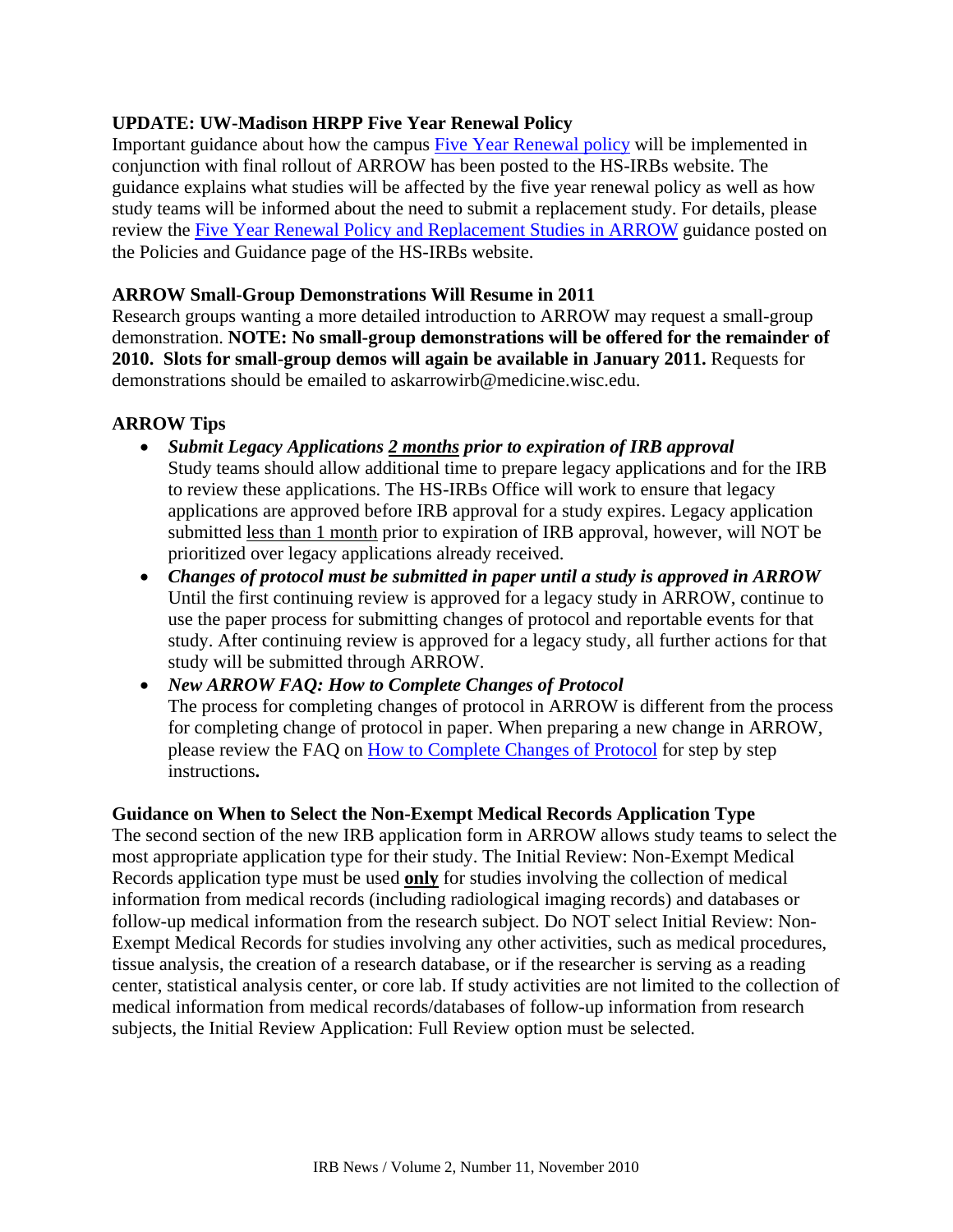# **VA Update**

The Veterans Health Administration recently released a new [1200.05](http://www1.va.gov/vhapublications/ViewPublication.asp?pub_ID=2326), the handbook that describes the VA's requirements for the protection of human subjects research. The new handbook contains a number of changes affecting VA research that will be implemented over the next six months.

One of the changes in the new handbook is the removal of the general requirement for a witness to sign a VA consent form. The Madison VA is immediately removing the requirement for a witness signature line on informed consent forms, except in cases when the IRB determines a witness signature is required. For example, a witness signature is required when a participant lacks the capacity to provide informed consent and a legally authorized representative must the consent document instead.

The Madison VA has conveyed to the Health Sciences IRBs that new protocols will no longer be required to have a witness to the subject signature. As of now, any new protocols coming through the R&D committee will not need a witness signature line unless specifically required by the IRB. Protocols already approved by the IRB that have consent forms requiring witness signatures will still need to have the forms signed by a witness. Previously approved research that was approved with a witness signatures requirement must submit a formal change of protocol prior to removal of the witness signature line. While a research team is using approved consent forms that have signature lines, they must continue to have a witness sign the consent form.

# **Have questions? The HS-IRBs staff are here to help!**

Whether you have a question about a specific protocol, a general question about the submission process, or need clarification about research policy, we have several ways you can reach us.

- 1. **For general questions**, email [asktheirb@medicine.wisc.edu.](mailto:asktheirb@medicine.wisc.edu) Please note that this service is for general questions ONLY and no attachments should be included. Turnaround time is typically 2 business days.
- 2. **For questions about ARROW**, email **askarrowirb@medicine.wisc.edu** or call the ARROW helpline at 262-0041.
- 3. **To discuss your question with an IRB staff reviewer**, please call the main HS-IRBs office at 263-2362 and ask to speak with the staff reviewer on call for the day. Please note that IRB staff do not have pagers. If leaving a message, please clearly leave your name, number, and department so we can get back to you in a timely manner.
- 4. **To receive the newsletter and other IRB updates**, please sign up for the general HS-IRBs listserv. To receive listserv announcements, you MUST subscribe to the listserv by emailing [join-hs\\_irbs\\_announcements@lists.wisc.edu.](mailto:join-hs_irbs_announcements@lists.wisc.edu)
- 5. **To receive updates about WIRB**, please sign up for the WIRB listsserv by emailing [submitwirb@medicine.wisc.edu](mailto:submitwirb@medicine.wisc.edu) with a request to be put on the list.
- 6. **To arrange a free consultation with an IRB staff reviewer**, ICTR members should contact Mike Bates ([bates3@wisc.edu](mailto:bates3@wisc.edu) or 262-7657). Other researchers should contact Molly Lumley ([mah@medicine.wisc.edu](mailto:mah@medicine.wisc.edu) or 265-2304). Although not part of the official review and pre-review process, consultations are a convenient way to obtain expert assistance and advice regarding IRB submission and review. Researchers new to the IRB submission process may particularly benefit from the consultation service.
- 7. **For more frequent IRB updates**, follow the HS-IRBs on Twitter @UW\_HS\_IRB.